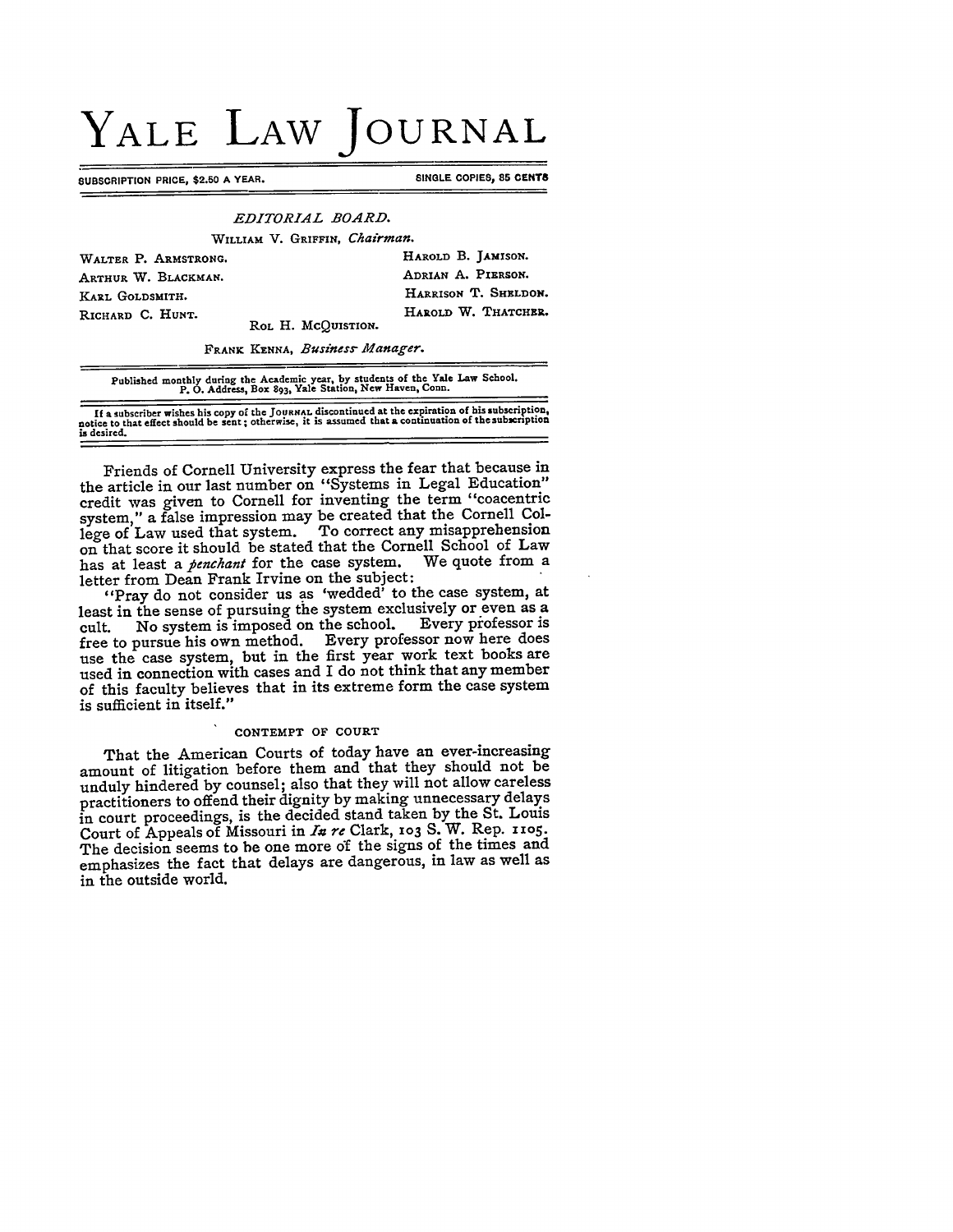The case of *State v. Wilkins,* W. H. Clark, attorney for the defendant, was assigned for trial May 6th, **1907,** in one of the Circuit Courts of the city of St. Louis. Mr. Clark appeared and explained that the defense was not ready for trial so that the case was postponed until  $\boldsymbol{z}$  o'clock of the same day. He then case was postponed until 2 o'clock of the same day. appeared and presented an application for a continuance, which was overruled by the court but he was allowed until May 9th, at zo a. m. in which to secure the presence of witnesses. He failed to appear at the hour named, but sent word that he was engaged in trying a case in another court, whereupon the court notified him that the case would again be called at 5 o'clock of the same day. At that time the attorney appeared and at his request the case was set for trial at **9** a. m. of the next day, May ioth.

The court was duly convened at **9** a. m. on the day set, but Mr. Clark failed to appear until 9:15 when he was promptly adjudged guilty of contempt and fined \$io, the record showing that the delay was intentional. Several jurors were then examined and Mr. Clark at **10:4o** asked permission to leave the court for ten minutes to attend to another case in which he was counsel, in the Court of Criminal Correction. The judge assented but Mr. the Court of Criminal Correction. Clark was away nearly an hour and on his return was fined **\$20.** for contempt, in absenting himself for a time longer than the court had granted.

That a court of record has the power and authority to punish for contempt is a well established doctrine, taken from the English Common Law, and the inherent right to relieve in a summary way against the misconduct of an attorney was recognized in 1805 in New York. *People v. Smith,* 3 Caine, N. Y. 221. The reports contain many cases of contempt but none of them seem to have been for a mere delay in attending a session of the court although it is good law that if a contempt is committed in the presence of the court, the court has immediate jurisdiction of the person of the offender and he may be instantly apprehended at the court's discretion. *Afiddlebrook v. The Slate,* 43 Conn. **257.** We can not adversely criticise the summary act of the judge in committing for contempt, for it has been stated that a criminal contempt consists in any act in disrespect of the court or its powers which obstructs the administration of justice or tends to bring the court into disrepute, *Wages v. Commonwealth,* **13** Ky. Law Rep. **925,** and this case was of an aggravated nature and the delay extremely discourteous to the court.

The court expresses itself very clearly when it says, "An attorney at law is an officer of the court and it is as much incumbent on him to attend the sitting of the court when a case in which he is of counsel, is on trial, and which trial cannot proceed in his absence, as it is for the sheriff or the clerk of the court to be present. The absence of an attorney in certain circumstances unavoidably causes delay in the administration of justice which is a criminal contempt; if not a contempt, then the administration in the courts of the State would be at the mercy of the attorneys and they, instead of being aids to the court might become an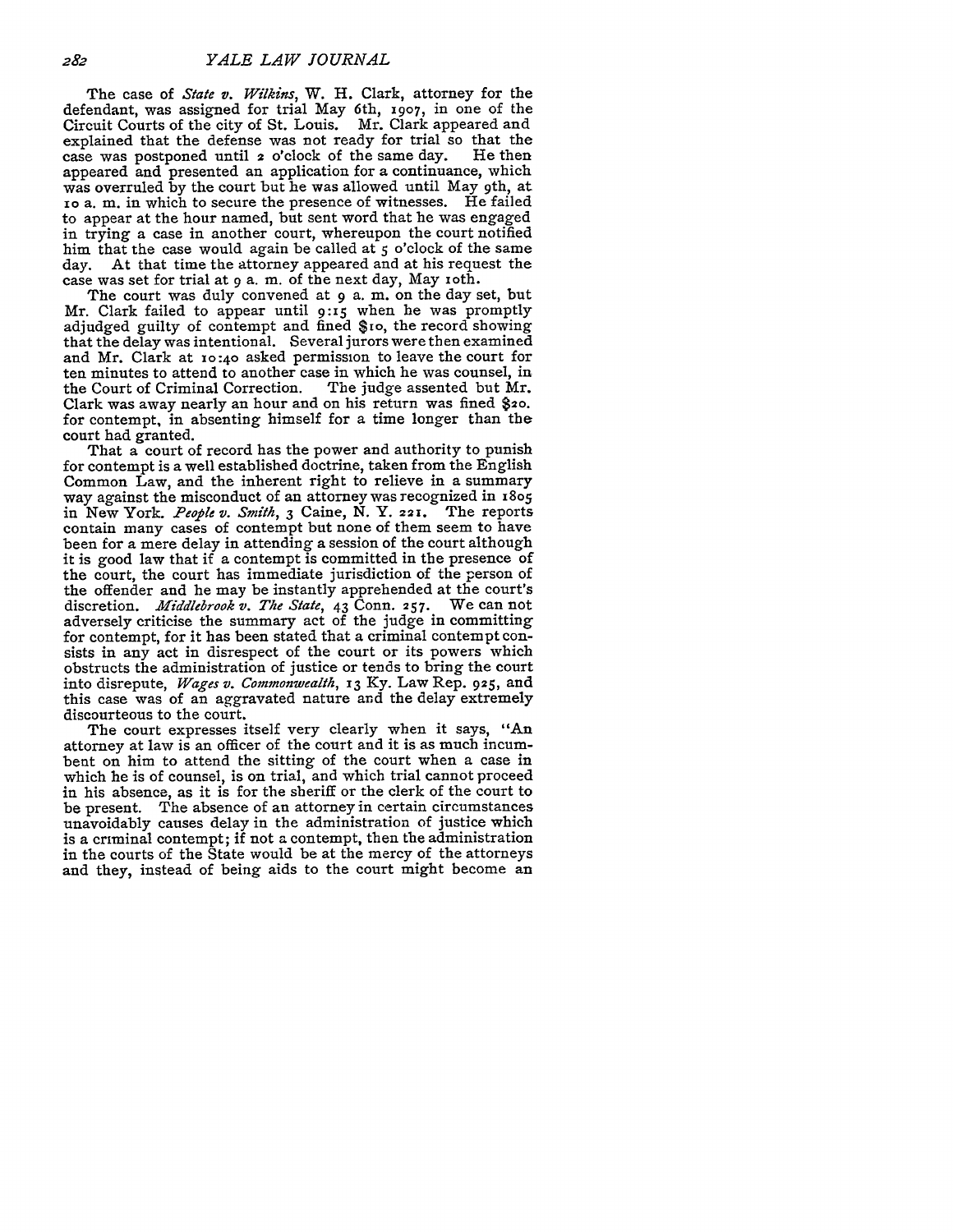insufferable obstruction to its administration of justice by merely remaining away from court when it was their duty to be in attendance."

The power of committing for contempt lies solely in the discretion of the judge and either tardiness on the part of counsel has been of rare occurence, which we are not inclined to believe, or this judge has been among the first to endeavor to enforce punctuality.

Attorney Clark failed to pay the fines and was committed to jail whereupon he sued out a writ of habeas corpus alleging that he was denied a hearing. The Court of Appeals in commenting The Court of Appeals in commenting. upon this said that the judgment record showed that "the court was of opinion that the delay on the part of said Clark was intentional" from which it reasoned that the court could not have formed this opinion without some evidence of the fact and as the habeas corpus proceeding was a collateral attact on the judgment, every reasonable attendment must be indulged in support of the judgment. In other words, the court on habeas corpus proceed- ings refused to investigate anything except what appeared on the face of the record, previously assuming that the court which had

made the commitment had had jurisdiction.<br>This view has been long held in England and is clearly expressed by Blackstone J. in Lord Mayor's case, 3 Wilson 188, **204:** "The sole adjudication of contempt and the punishment thereof in any manner, belongs exclusively and without interference to each respective court. Infinite confusion would follow if courts could, by writs of habeas corpus, examine and determine the contempts of others, for if they have power to decide, they ought to have power to punish." Contempt of Court, **20** Am. Law Reg. 292. So it is said to be the general practice not to inquire into the judgment of another court for contempt, *Shattuck* v. State, 51 Miss. 50, and the Supreme Court of the United States has adopted the rule that each Superior Court, being the judge of its own power to punish contemnors, no other court can question the existence of that power and the facts constituting the contempt need not be set out in the record. *U. S. v. Hudson*, 7 Cranch 32; ex parte Kearney 7 Wheat. 38. This rule has, however, been *32;,ex parte* Kearney 7 Wheat. 38. modified in many of the states both by statutes and decisions, but the prevailing American view is that on a habeas corpus in case of a commitment for contempt, the court can examine only two questions: first, as to jurisdiction; second, as to the form of commitment. When the jurisdiction is undoubted and the commitment is sufficient in form and contains all that the statute requires, the prisoner must be remanded and the writ discharged. Rapalje on Contempt, p. **227.**

We fully believe that all attorneys should assist the court by prompt attendance and admire the decision of the St. Louis court, especially since it appears that the judge who made the commitment is dependent upon the people for election to his office. We might have expected such a ruling from one who had been appointed for life. The delay occasioned by a delinquent attor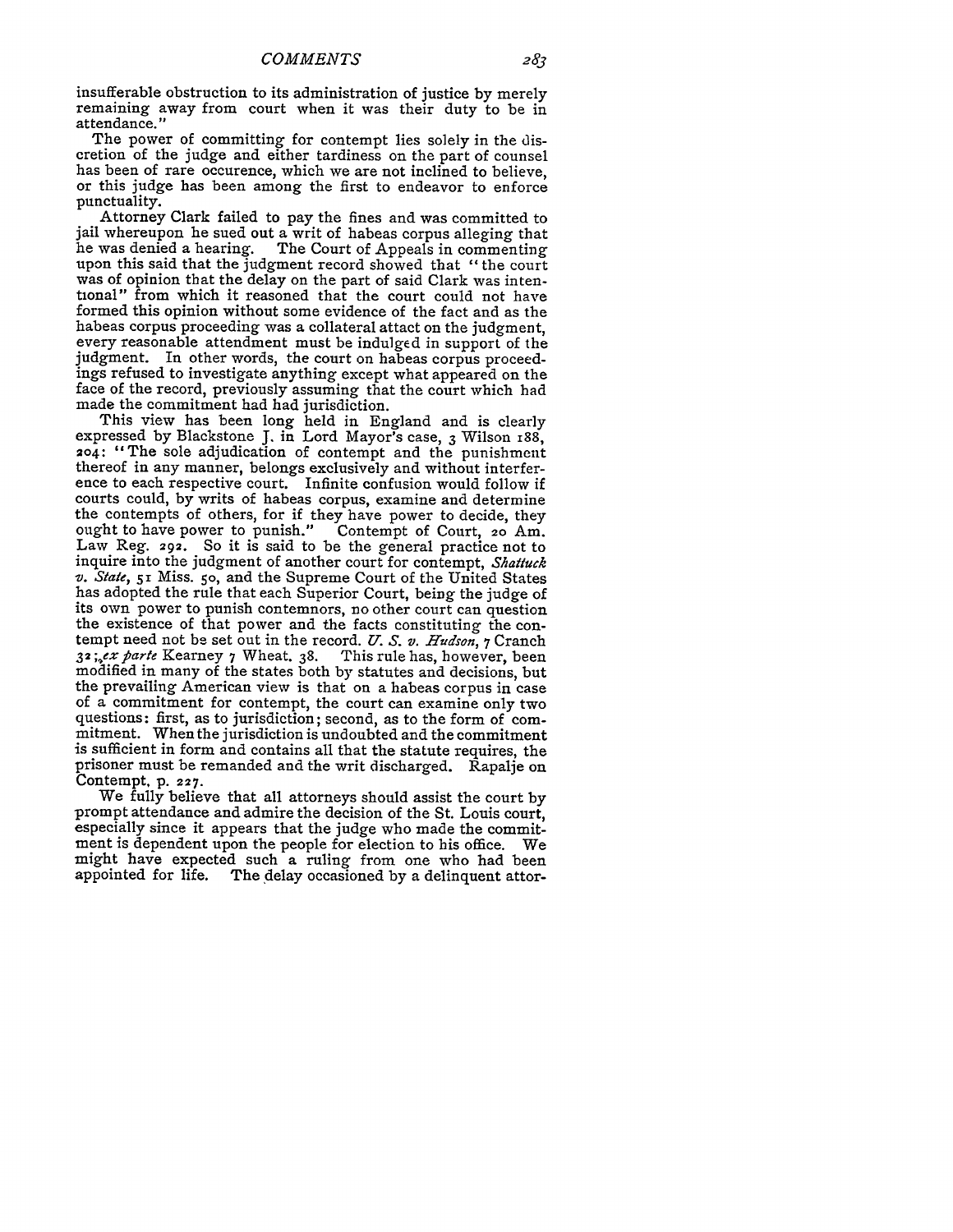ney not only effects him but the court together with all its officers, as well as the opposing counsel, and we feel that the judgment of contempt in this case was deserved and fitting and that it should have its effect on court procedure.

#### **SUPPORT OF CHILDREN IN ABSENCE OF PROVISION THEREFOR IN DECREE AWARDING CUSTODY TO DIVORCED WIFE.**

The question as to the liability of the father for the support of the children in the absence of a provision therefor in the decree which awards their custody to the divorced wife, has given rise to one of the sharpest conflicts of authority known to the realm of law. The opposing decisions being almost equal in number and dignity, the opinions being based upon arguments equally strong and convincing, it would, indeed, be presumptious to say that one or the other constitutes the weight of authority. The most that can be said is that the oldest doctrine holds that the huisband is not liable in such cases and that the trend of the decisions is towards the later doctrine which holds to the contrary. The former view still obtains in the following states: Connecticut, Illinois, Indiana, Kansas, Kentucky, Maine, Massachusetts, New York, and Rhode Island; the latter in Arkansas, California, Georgia, Michigan, Missouri, Nebraska, New Hampshire, Ohio, Vermont, Washington, Wisconsin and by the recent decision, in Maryland.

In the recent case of *Alvey v. Hartwig*, 67 Atl. (Md.) 132, the plaintiff had obtained a divorce from her husband, in which proceeding the custody of two infant children had been awarded to her but no provision made for their maintenance. She, having supported the children since the decree, brings this action against her husband to recover the expense therefor. It was held that she could recover. The court reaches this conclusion from the fact that the father is primarily liable for the support of his infant children and cannot relieve himself of this obligation by his own wrong.

The two views differ: first, in their conceptions of the common law in regard as to whose duty it is to support the minor children; second, as to who is entitled to the services of the infant children after divorce; third, as to the effect of father's wrong upon his rights in the premises; and fourth, as to the conclusiveness of the decree upon subsequent proceedings.

The first and oldest view is based upon the following facts. The obligation to support, protect and educate the children is a nataral obligation and at common law was the duty of both parents and rested equally upon them. It is made a statutory duty in those states enacting that "The father and mother, grandfather and grandmother, of poor, impotent persons, shall maintain them if of sufficient ability, as the quarter sessions shall direct." While the relation of husband and wife continues, the husband is the head of the family and it is his duty to support and educate *the* children, so far as third persons are concerned. But as between the husband and wife and the children, the duty is equally that of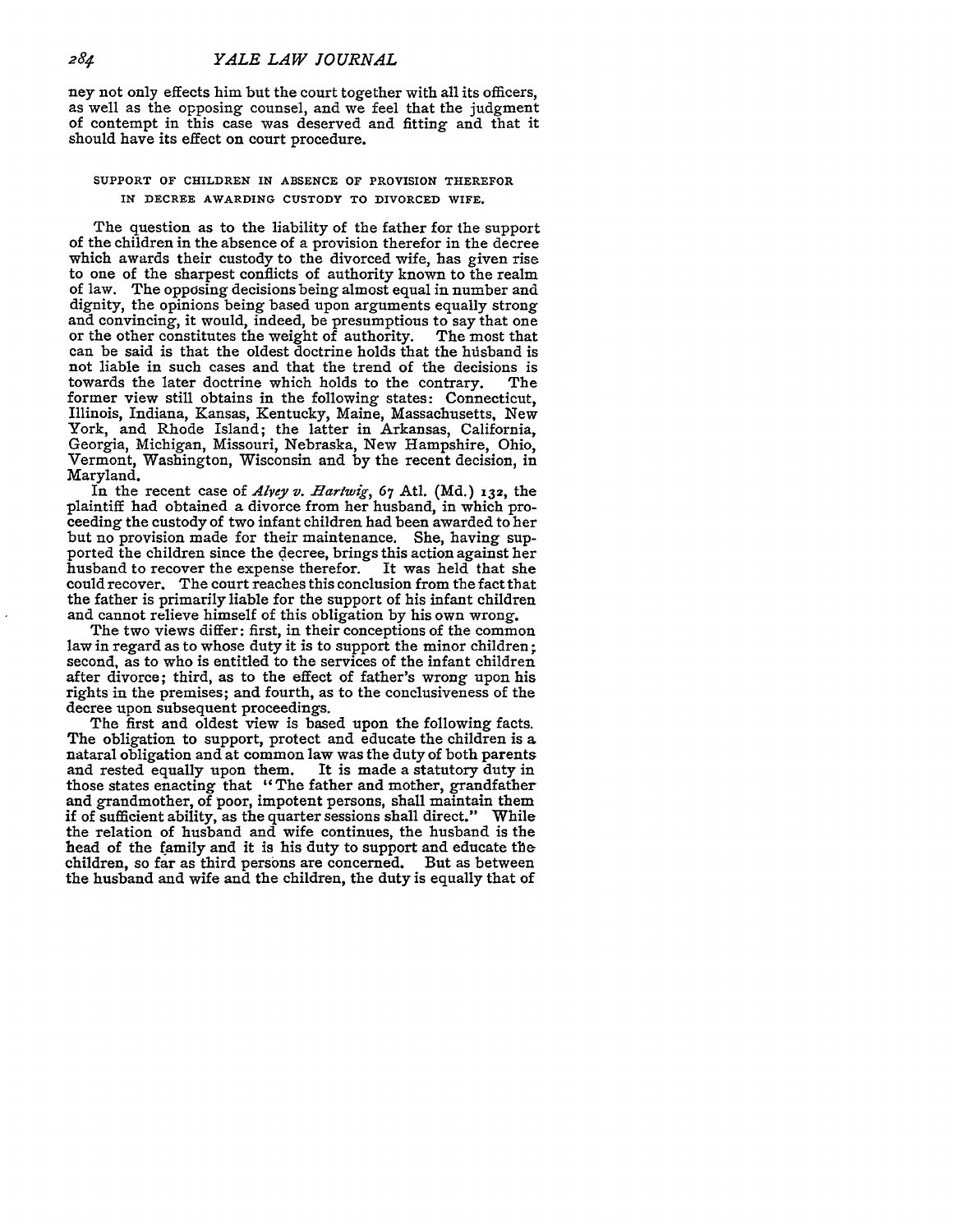the mother and father. As bead of the family, he is bound to support and educate his children and is entitled to their care, control, services and society. The right and the duty are reciprocal.

The effect of the divorce is to render the husband and wiie single persons. They are strangers. The husband is no longer head of the family, for the family relation has been dissolved. He is head of whatever part of the family remains with him, and she of whatever remains with her. If the childreh are awarded to her by the decree, she obtains the right to their control, services and society. So it is but just that she assume the obligation of their support and education. If the husband must support them, he should be permitted to have them in his own home so as to be better able to judge of their needs and support them in his own way<br>way Besides he should be given the aid of their society and Besides he should be given the aid of their society and services.

In proceeding for divorce, all matters pertaining to the family relation are before the court for its disposal. duties are settled and determined by the court having before it all the circumstances and the respective situations of the parties. The court is not bound to make an allowance to the wife for the support of the children, the custody of whom has been awarded to her. The decree is rendered, having in mind all the rights and duties of the parties. By accepting the provisions of the decree she is presumed to have accepted, and the court is presumed to have given her all she was entitled to. That this is true is evihave given her all she was entitled to. denced by the well-known fact that courts generally lean toward mothers as far as possible in cases of this kind. This is as right as it is natural. Failure to ask for an allowance is equivalent to an admission by the wife that an allowance was not necessary or required by the circumstances of the case. Failing to obtain the allowance, she is bound by the decree and is estopped from asking more in an independent action. It would indeed be severe and harsh to expose the husband to actions by every one who expended sums for the support of children over whom he exercised no control. And the courts do not permit it.

The principle underlying this theory is said, by Mr. Bishop, to be that the right to the services of the children and the obligations to support them go together. The right and the duty are to support them go together. reciprocal.

For discussion of this view see *Harris v. Harris, 5* Kan. 46; *Hall v. Green,* **87** Me. 122; *Burrittv. Burritt,* 29 Barb. 124; *Brown v. Smith, i9* R. I. **319;** *Fossv. Hartwel,* 168 Mass. **66.**

The later view considers the same facts but takes a different attitude in the matter. The weakness of infant children, their inability to secure for themselves food and clothing, shelter and protection, arouses in every parent an affection for them which of itself prompts the parent to do for them that which in their<br>helplessness they cannot do. The parents are of all persons the The parents are of all persons the most fit and proper to perform the trust reposed in them not only<br>by nature and custom but also by law. And although the per**by nature and custom but also by law.** formance of this duty is imposed **by** law, its instrumentality is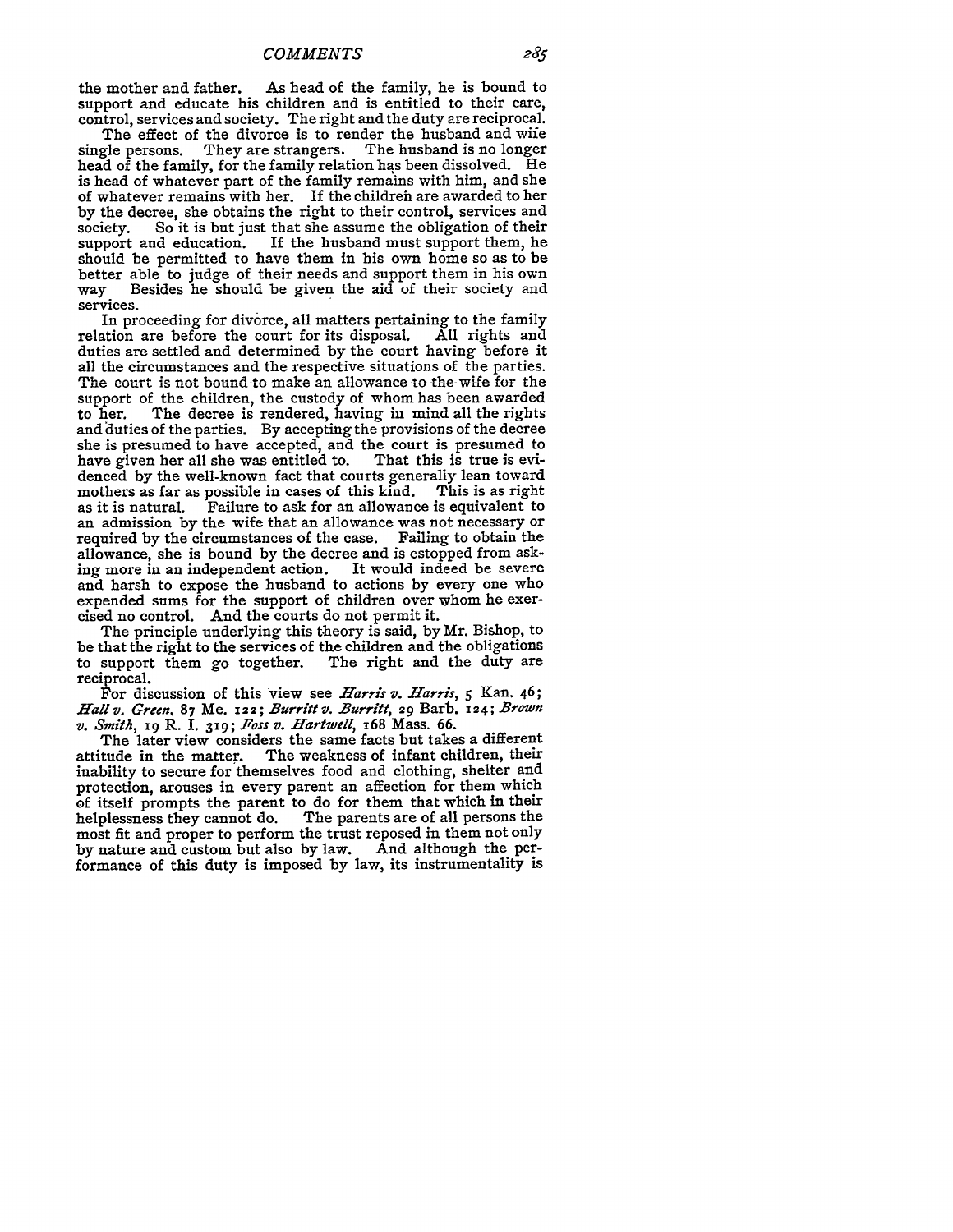seldom invoked to enforce it. However, should dissensions arise between the parents, the children not being parties thereto, will not be deprived of their rights. It is not the policy of the law to permit parents to evade their duties toward their children by the wrongful neglect, failure or refusal to perform them. The primary liability for the support of the children rests on the father. This is true at common law for the husband acquired his wife's liabilities along with her property. By statutes, allowing the wife a separate estate, the husband is generally declared to be liable for the support of his infant children. The father is primarily liable, the mother secondarily.<br>When the father shows by his own voluntary misconduct t

he is unfit to exercise parental control and the custody of the children is awarded to the mother, he is not thereby released from his pre-existing duty to support them unless the court so decrees. The divorce from his wife is not a divorce from his children. His liability for the support and education of his infant children<br>remains the same after divorce as it was before. Moreover, by failing to carry out the trust imposed on him, he forfeits the right<br>to the services of his children. Nor can he complain, since he<br>alone is responsible. The law will "not enable the father to convert his own wrong into a shield against parental liability." It is not the policy of the law to release the unworthy parent of a burden and impose it as an additional one upon the worthy

By divorce, the husband and wife become, to all intents and purposes, absolute strangers. They are then single persons and none of the marital duties and obligations to each other survive the decree. If a third person supports the infant children, he can recover on the contract implied by law that the father will pay for that for which he is primarily liable. And if a stranger can that for which he is primarily liable. And if a stranger can recover in such cases, so may the wife who has become a stranger by the divorce decree. Moreover, guardians, or other persons having similar powers, are not personally liable for the expense of maintaining their wards, whatever relationship they may be to each other.

The fundamental principle upon which this argument is based, as expressed by Bishop, is: "that no one can cast off an obligation by refusing to keep it, or any duty by an evil doing."<br>For discussion of this view see Rankin v. Rankin, 83 Mo. App.

Day, (Conn.) **37;** *Zilley v. Dunwiddie, 74* N. W. (Wis.) **126;** *Conn. v. Conn.,* 57 Ind. **323.**

### CORPORATIONS-RIGHT TO CORPORATE **NAME**

The value of no kind of property has in recent years increased more rapidly than the value of corporate names. A corporation for a number of years turns out a standard product or perhaps spends enormous sums familiarizing consumers with illustrations having its trade mark for a background and with verses of which its name constitutes the refrain. Not infrequently the result is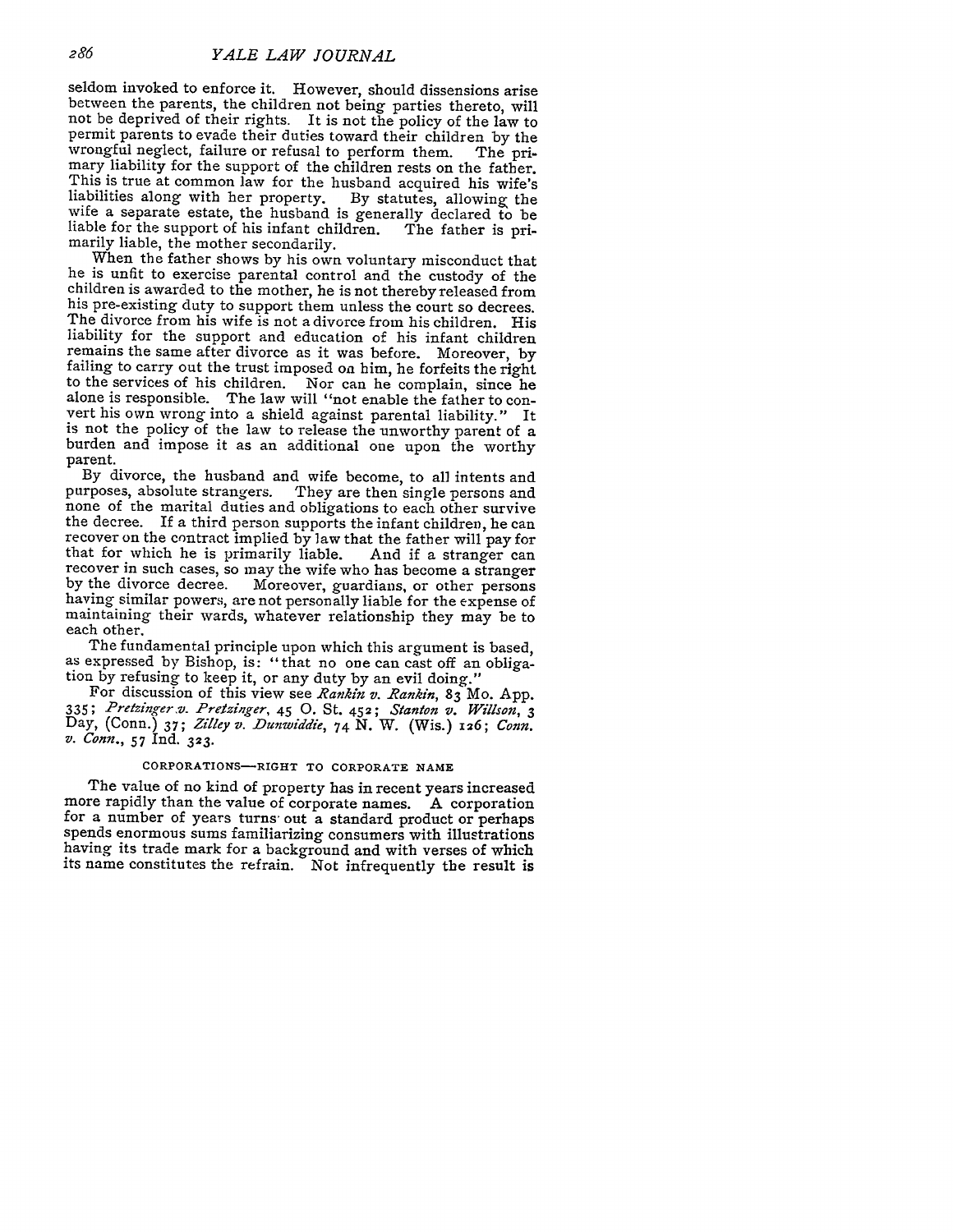that the appellation which has thus become a household word is of more value to such corporation than even its manufacturing plant. As a consequence cases upon this subject have not only increased in numbers but have grown greatly in importance. One of the most interesting of this class of cases recently decided is *Blackwell's Durham Tobacco Co. v. American Tobacco CO., 59* **S. E. (N. C.) 123.**

Blackwell's Durham Tobacco Company of Durham sought to restrain the American Tobacco Company and also Blackwell's Tobacco Company, a New Jersey corporation, from using the plaintiff's corporate name. In refusing the injunction the court held that a domestic corporation does not acquire by the mere adoption of a corporate name the exclusive right to use the same and it does not acquire such a property right in the name as will be protected by injunction.

These conclusions are based upon the theory that the only right which a corporation has in its name results from the use of such name. Thus in settling the rights to corporate names the Thus in settling the rights to corporate names the courts have reasoned from the analogous case of trade marks, where of course use furnishes the only criterion of ownership. Although few courts have had occasion to meet the question as squarely as did the North Carolina court, yet many cases have seemingly assumed that usage only is to be considered in determining the rights to a corporate name. And, if the analogous rules in regard to trade marks are to be strictly followed, such conclusions are entirely correct. *Higgins Co. v. Higgins Soap Co.*, **<sup>144</sup>N. Y.** 462; *Lamb Knit Goods Co. v. Lamb Glove &- Mitten Co.,* **120** Mich. z59.

Such a rule, however, is not altogether convenient even in the case of trade marks. A man may have extensively advertised a certain article by a distinctive name yet, leaving out of consideration registry statutes, if some one else puts another article of the same name upon the market before the advertised article is put upon the market, he who has borne the expense of advertising has no redress. *Maxwell v. Hogg, L. R.* 2 Ch. App. **307.** Again there is the ever recurring question: What is sufficient user? In the case of trade marks, however, there are obvious reasons why this rule in spite of its inconvenience should be adhered to. Since at common law there is no formal adoption, definite adoption by usage at least must be required; or as it has been stated, until an originator puts his uniquely named article upon the market he has given the world no consideration for the right to the exclusive use of any name. *Maxwell v. Hogg, supra*.

In the case of corporate names conferred at the time of incorporation this reasoning hardly holds. The assumption of the corporated name at the time of incorporation is certainly adoption definite enough to prevent any confusion. May it not also be said that the assumption of corporated duties is sufficient consideration for the right to such name?

This distinction between trade marks and corporate names has not been altogether overlooked by the courts. Although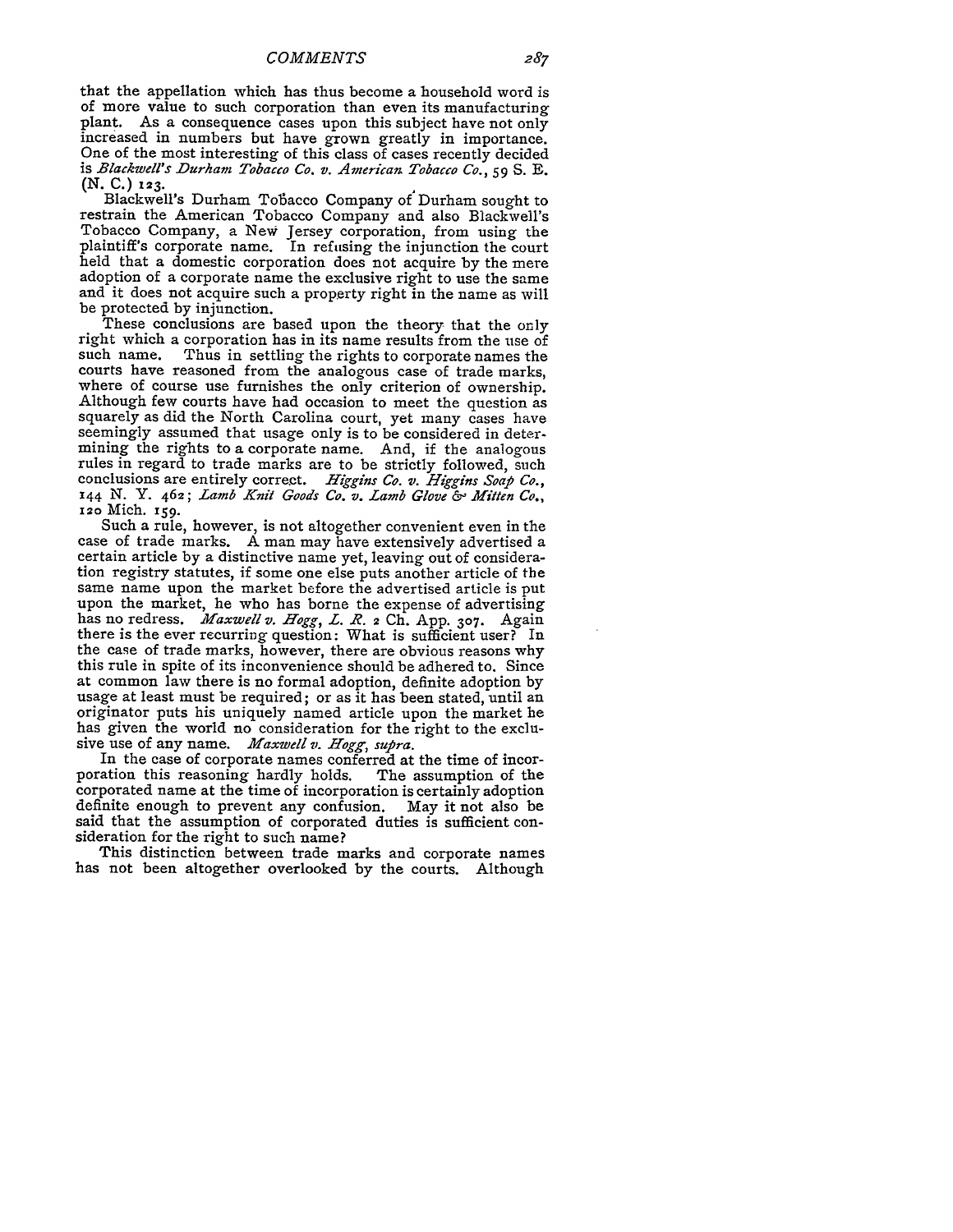usage is chiefly considered in determining the ownership of corporate names, yet the time of incorporation has been recognized as fixing some rights. Thus *Tussaud v. Tussaud,* 44 Ch. Div. 678, decides that a corporation can not select a name which is the same as or similar to that of another corporation created **by,** or under the laws of, the same sovereignty, and in many states there are statutes to the same effect. *State v. .AfaGrath,* **92** Mo. **355.** If usage were the sole criterion, would it not be logical in such cases arising under the common law to hold that corporations with the same name as one already in existence could be chartered but that the name could not be used? Tending still further away from the analogy to trade marks is *American Order of Scottish Clans v. Merrill,* **i5i** Mass. 558, holding that when the name of a corporation has been approved by the proper state officials at the time of incorporation, such name becomes a part of the corporate franchise. Rhode Island also holds that the name of a corporation is a part of its franchise, provided the corporation was chartered by a special law. *Paulino v. Beneficial Association,* 18 R. I. 165. One court, not of last resort, has assumed the logical conclusion of such reasoning which is that priority of incorporation determines the right to a corporate name. *German ffanoverian Coach Horse Co. v. Oldenbery Coach Horse Association of America, 46* Ill. **App** 281.

It would seem in such a case as the present, where one of the litigants is a foreign and the other a domestic corporation, that the public policy of the state also would dictate that the domestic corporation should as far as possible be protected. Some courts consider this principle of public policy so potent that they hold that a foreign corporation has no standing in a domestic court to sue to restrain a domestic corporation from using the same name. *Hazelton Boiler Co. v. Hazelton Tripod Boiler Co.,* **142** Ill. 494. In such a case as the one under discussion the same obligation of a state to protect a corporation of its own creation might be urged with perhaps more reason. If the court, however, feels itself bound by the rigid rules of the law, perhaps the best way to further the public policy of the state would be to pass a statute prohibiting a foreign corporation from doing business in a state under a name the same as or similar to one by which a domestic corporation has been chartered and giving to the domestic corporation the right to an injunction in accordance with the statute.

## **COURTS-ACTION AGAINST STATE**

Last month in discussing So. Ry. Co. v. M'Neil, **155 Fed.** 756 (N. **C.),** and *Seaboard Air line Ry. Co. v. R. Commission, 155* Fed. **792** (Ala.), we commented upon an important and far-reaching question which now engages perhaps more of the attention and anxious consideration of the public and of the courts of this country than any other. Very recently the Supreme Court of North Carolina, in *State v. So. Ry. Co.,* 59 **S.** E. 570, has made a decision upon practically the same state of facts as formed the basis of the M'Neil decision, arriving at an opposite conclusion.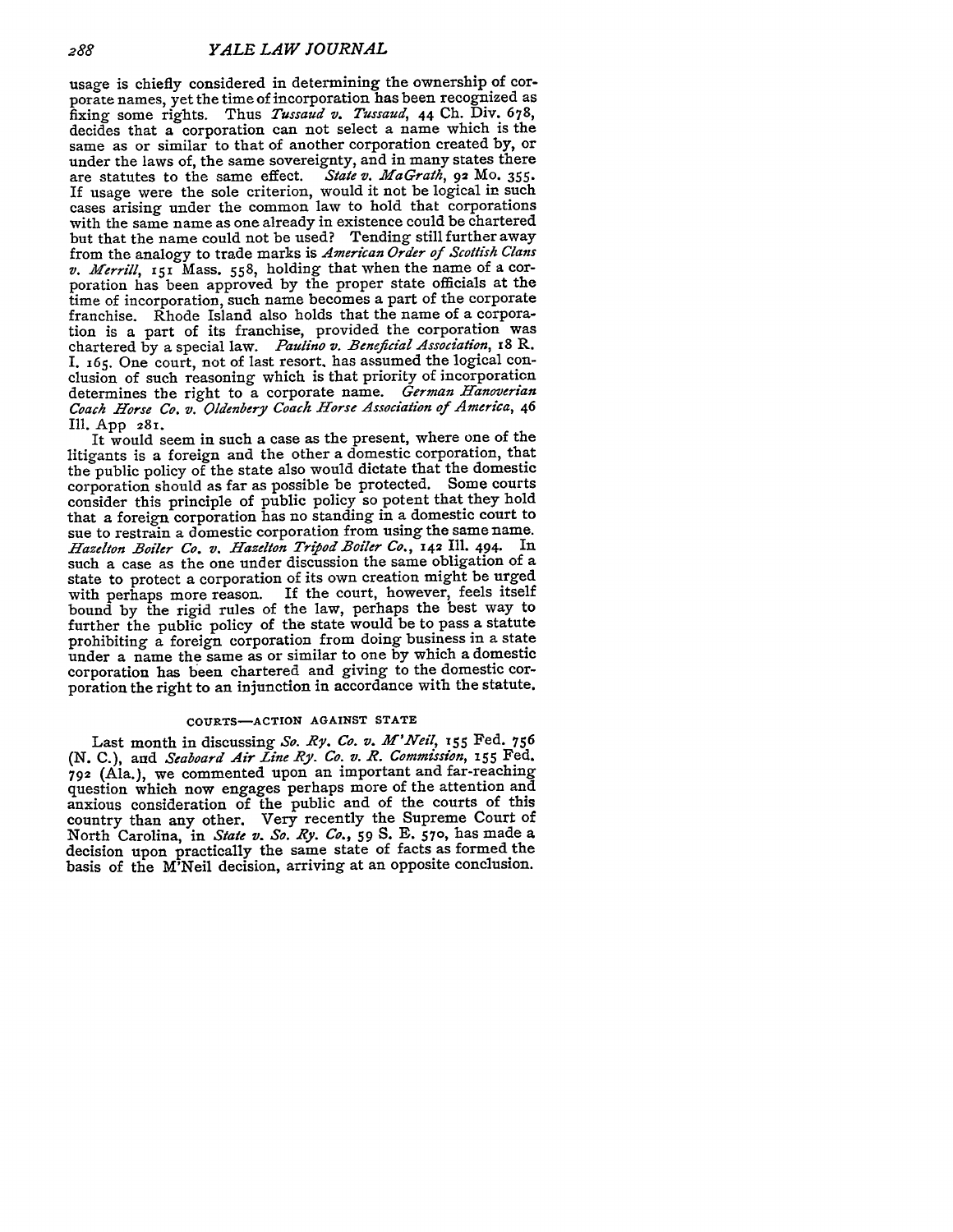The case arose upon the railway company's appeal from conviction under the Passenger Rate Law of 1907. While arresting judgment because no criminal offense was alleged in the indictment, the court proceeded, with the utmost ingeniousness, because the arguments and briefs of counsel were largely devoted to its consideration, to discuss the right of the federal court to pass upon the rate question, and declare the suit in that court to be one against the State within the prohibition of the Eleventh Amendment.

The questions where and whether a suit is one against a state within the Amendment are none too clearly settled. The lower federal courts, wherever possible, have upheld their own juris- diction. *Virginia Coupon Cases,* **25** Fed. 654; *Parsons v. .Aarye, <sup>23</sup>* Fed. **x13;** *Gregg v. Sanford,* **65** Fed. x5. In the Supreme Court, since the early rule was departed- from, that a suit was one against a state only when the state was a party upon the record. *Osborn v. Bank,* **9** Wheat. 738, the decisions have been conflicting. Clearly a suit **by** or against the governor of a state, as such, in his official character, is a suit by or against a state. *Kentucky v.*<br>*Dennison*, 24 How. 16. A suit to compel a state auditor to proceed under an act authorizing him to levy a tax and to pay interest on certain bonds is in effect a suit against the state. *State v. Steele,* **134** U. **S. 230.** So where a suit is brought against state officers to enforce the performance of a contract made **by** the state, and the controversy is as to the validity and obligation of the contract, and the only remedy sought is the enforcement of the contract of the state, and the nominal defendants have no personal interest in the subject matter, but depend only as representatives of the state, the state is deemed the real party in interest. *Louisiana v. Jumel*, 107 U. S. 711; *Hagood v. Southern*, 117 U. S. 52. But a suit against the railroad commission of a state to restrain the enforcement of regulation as unjust and unreasonable—the state having no direct pecuniary interest therein -is not within the prohibition. *Reagan v. Farmer's Loan and Trust Co.,* **154** U. **S. 362.** The result of the cases may be said to be that **(i)** where the relief sought is affirmative official action by state officers in the performance of an obligation which attached to the state in its official capacity, the federal courts will not take cognizance; but (2) where the relief sought is the performance of a plain official duty requiring no exercise of discretion, or where the state officers have invaded or threatened to invade the vested pecuniary rights of the complainant in his property, the suit is not within the Eleventh Amendment. *Poindexter v. Greenhow,* **114 U. S. 270; Pennoyer v. McConnaughty, 140 U. S. 1;**<br>*Reagan v. F. & L. Co., supra.* The main difference between the M'Neil and the principal cases appears to be this: the state court holds that under the Passenger Rate Act there is nothing which makes its operation depend at all upon anything to be done by the Corporation Commission, or the Attorney General, or his assistant, thus bringing the case within the first class, and within the rules in *Fitts v. McGhee*, **172 U. S.** 516; whereas the federal court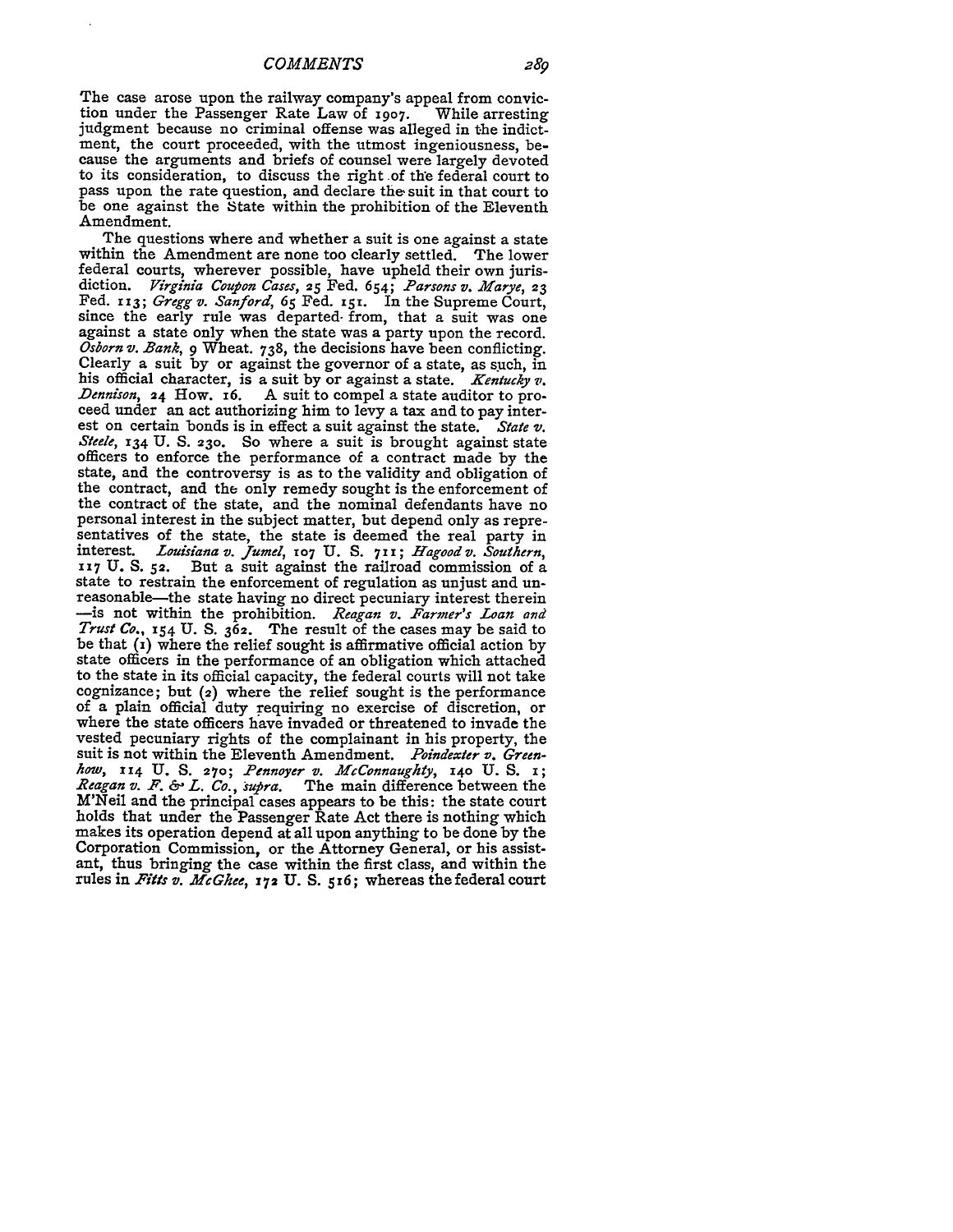holds that the Commission is specially charged with important duties in connection with the enforcement of the act in question by the laws of North Carolina, and puts the case within the second class.

**MUNICIPAL** CORPORATIONS-BRIDGES-LIABILITY TO REPAIR

The way in which our courts will many times straddle an issue is illustrated by the recent case of *City of Flemingsburg- v. Fleming County, 105* S. W. (Ky.) **r33.** The controversy was as to whether the county or the city should bear the expense of rebuilding a certain bridge in the most populous part of the city.

The burden of building and repairing the highways and bridges of the state had been imposed by statute upon the various municipal corporations. But as between county and city it was not clear from the wording of the statute upon which corporation fell the burden of rebuilding a bridge within the boundaries of both. There was an express provision that the county must repair public bridges within the county and forming part of the county highways. But the duty to control and care for the "streets and public places" within the boundaries of the city was cast upon the city. The county contended that the bridge was a part of the city's "streets and public places" and hence should be taken care of by the city. On the other hand the city contended that though the bridge was in one sense a part of its streets yet that the legislature used the term "streets and public places" in a limited sense and plainly its intention was to exclude bridges from that term. This legislative intent the city deduced from the fact that the legislature imposed the duty upon cities of the first, second, third and fourth classes to construct and repair "streets and bridges" whereas among the duties imposed upon cities of the fifth class, to which class Flemingsburg, belong-ed, and towns of the sixth class the word "bridge" is not mentioned. It was maintained that the legislature intentionally omitted the word "bridge" from the list of duties put upon cities of the fifth class and towns of the sixth class because they were the smallest and could not be expected to stand the expense of maintaining large bridges which happened to be within their boundaries, particularly as the benefits would accrue more to the welfare of the county than to that of the city. But the county claimed that the bridge was in the center of the city, that most of the traffic over it was local in its character, that it was part of the city's "streets and public places" and that therefore the city should bear the expense.

The court in handling the troublesome question before it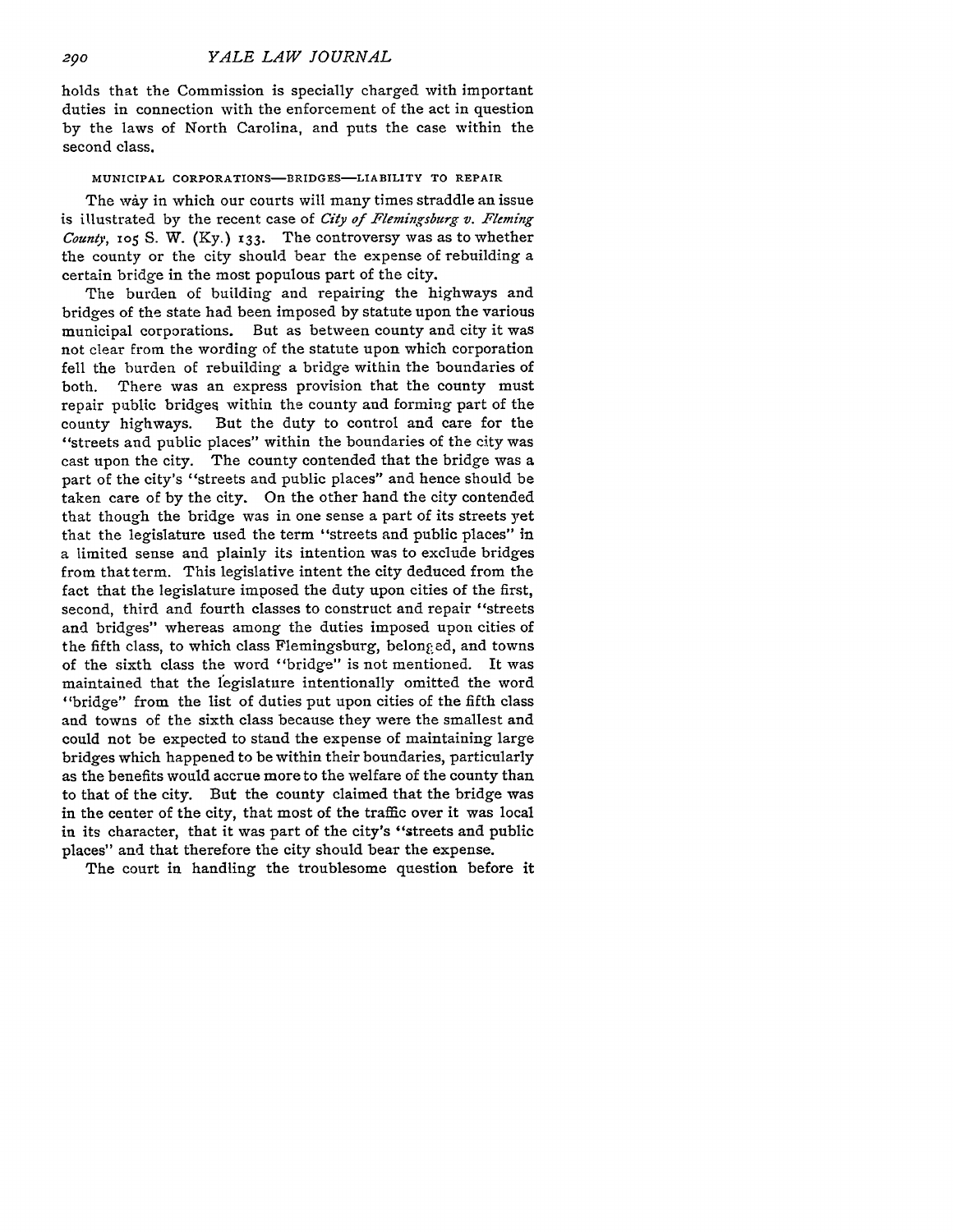seems to have put stress upon the consideration, for whose benefit the bridge would be, rather than upon the consideration, upon whom, the legislature had cast the burden. It came to the conclusion that each corporation must pay a part of the expense, proportionate to the benefit it would derive from the bridge, as measured by the character of the travel over it. No doubt such a conclusion was a just one according to political science reasoning. The situation called for some remedy but was that remedy a judicial one? Did not the court invade the realm of the legislature? The legislature had committed this thing to the care of the county and that to the care of the city and so on through the matters pertaining to local ,government; but however ambiguous it may have been in pointing out these individual duties, surely it seems that the intention of the legislature was to impose all of these enumerated duties upon either one or the other of these public corporations. The court found that the legislation was insufficient and did not do complete justice. In trying to remedy the evil the court held that it must have been the intention of the legislature that these corporations share the burden because such would be highly equitable. But no matter how equitable or just a provision might have been had it been inserted, such a fact does not make it a part of the intention of the legislature.

The court had previously been confronted with the same troublesome facts in the case of *Leslie County v. Wooten,* **25** Ky. Law Rep. **217,** except that the bridge in that case was in the outskirts of the city. The court there decided that the legislature did not intend that the phrase "streets and public places" should include bridges on country roads used mostly for county travel even though within the boundaries of the city. Such construction is common in this country. *Union Drainage Dist. v. Highway Commissioners, 87* Ill. App. **93.** But when the court decided in the case under consideration that the county and city must share the expense, it seems not only to have gone too far in construing the intention of the legislature, but also to have added to the confusion in the law on the subject in Kentucky. In *Town of Paintsville v. Commonwealth*, 21 Ky. Law Rep. 1634, the court had held that the town could be indicted for failure to keep in repair a bridge within its boundaries even though the bridge had been built and previously repaired by the county. That decision seems in conflict with the spirit of the legislative intent as interpreted by the court in *Leslie County v. Wooten, supra,* and in the case under consideration.